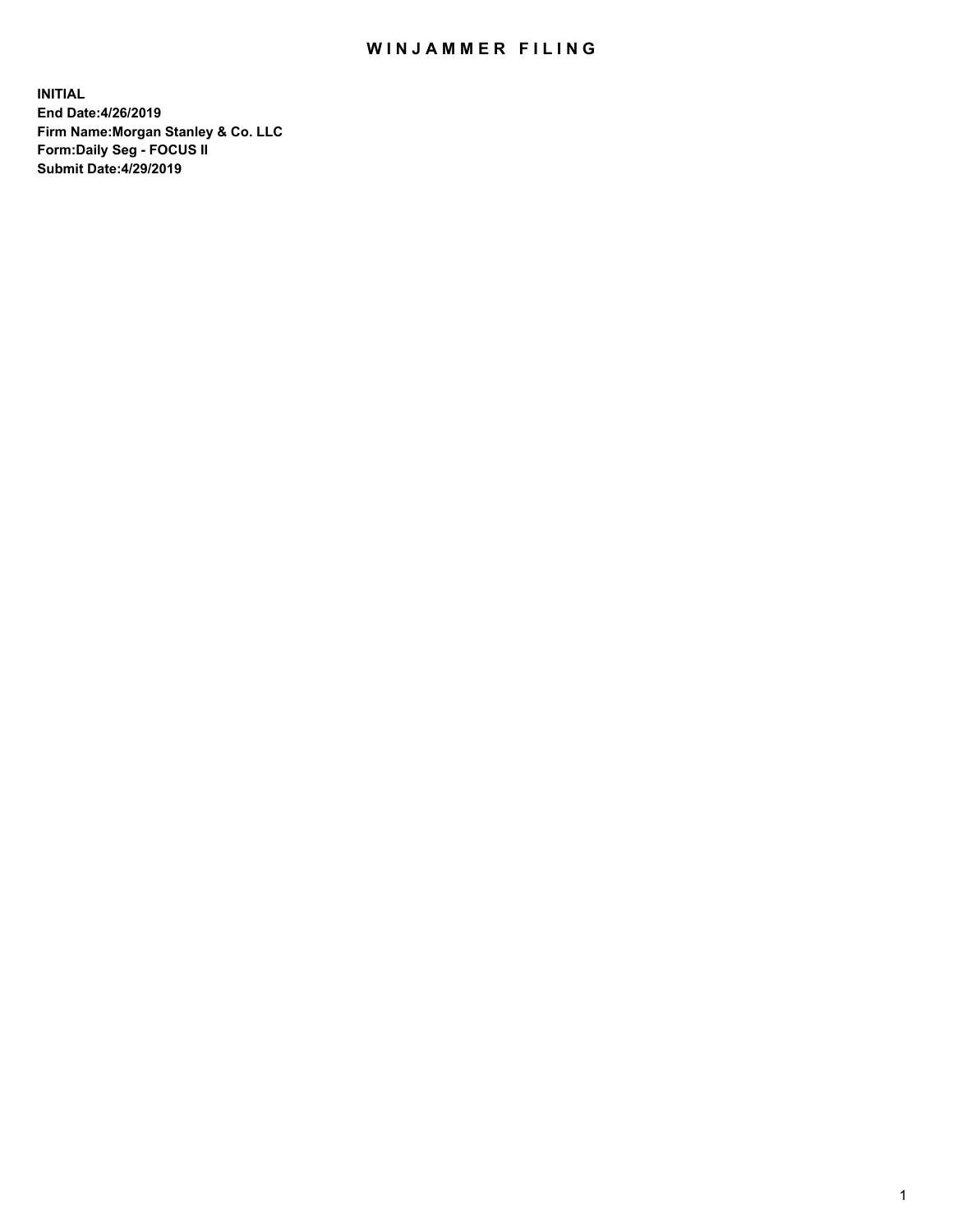**INITIAL End Date:4/26/2019 Firm Name:Morgan Stanley & Co. LLC Form:Daily Seg - FOCUS II Submit Date:4/29/2019 Daily Segregation - Cover Page**

| Name of Company                                                                                                                                                                                                                                                                                                                | Morgan Stanley & Co. LLC                               |
|--------------------------------------------------------------------------------------------------------------------------------------------------------------------------------------------------------------------------------------------------------------------------------------------------------------------------------|--------------------------------------------------------|
| <b>Contact Name</b>                                                                                                                                                                                                                                                                                                            | <b>Ikram Shah</b>                                      |
| <b>Contact Phone Number</b>                                                                                                                                                                                                                                                                                                    | 212-276-0963                                           |
| <b>Contact Email Address</b>                                                                                                                                                                                                                                                                                                   | Ikram.shah@morganstanley.com                           |
| FCM's Customer Segregated Funds Residual Interest Target (choose one):<br>a. Minimum dollar amount: ; or<br>b. Minimum percentage of customer segregated funds required:% ; or<br>c. Dollar amount range between: and; or<br>d. Percentage range of customer segregated funds required between:% and%.                         | 235,000,000<br><u>0</u><br><u>00</u><br>0 <sub>0</sub> |
| FCM's Customer Secured Amount Funds Residual Interest Target (choose one):<br>a. Minimum dollar amount: ; or<br>b. Minimum percentage of customer secured funds required:% ; or<br>c. Dollar amount range between: and; or<br>d. Percentage range of customer secured funds required between:% and%.                           | 140,000,000<br><u>0</u><br>0 <sub>0</sub><br>00        |
| FCM's Cleared Swaps Customer Collateral Residual Interest Target (choose one):<br>a. Minimum dollar amount: ; or<br>b. Minimum percentage of cleared swaps customer collateral required:% ; or<br>c. Dollar amount range between: and; or<br>d. Percentage range of cleared swaps customer collateral required between:% and%. | 92,000,000<br><u>0</u><br><u>00</u><br>00              |

Attach supporting documents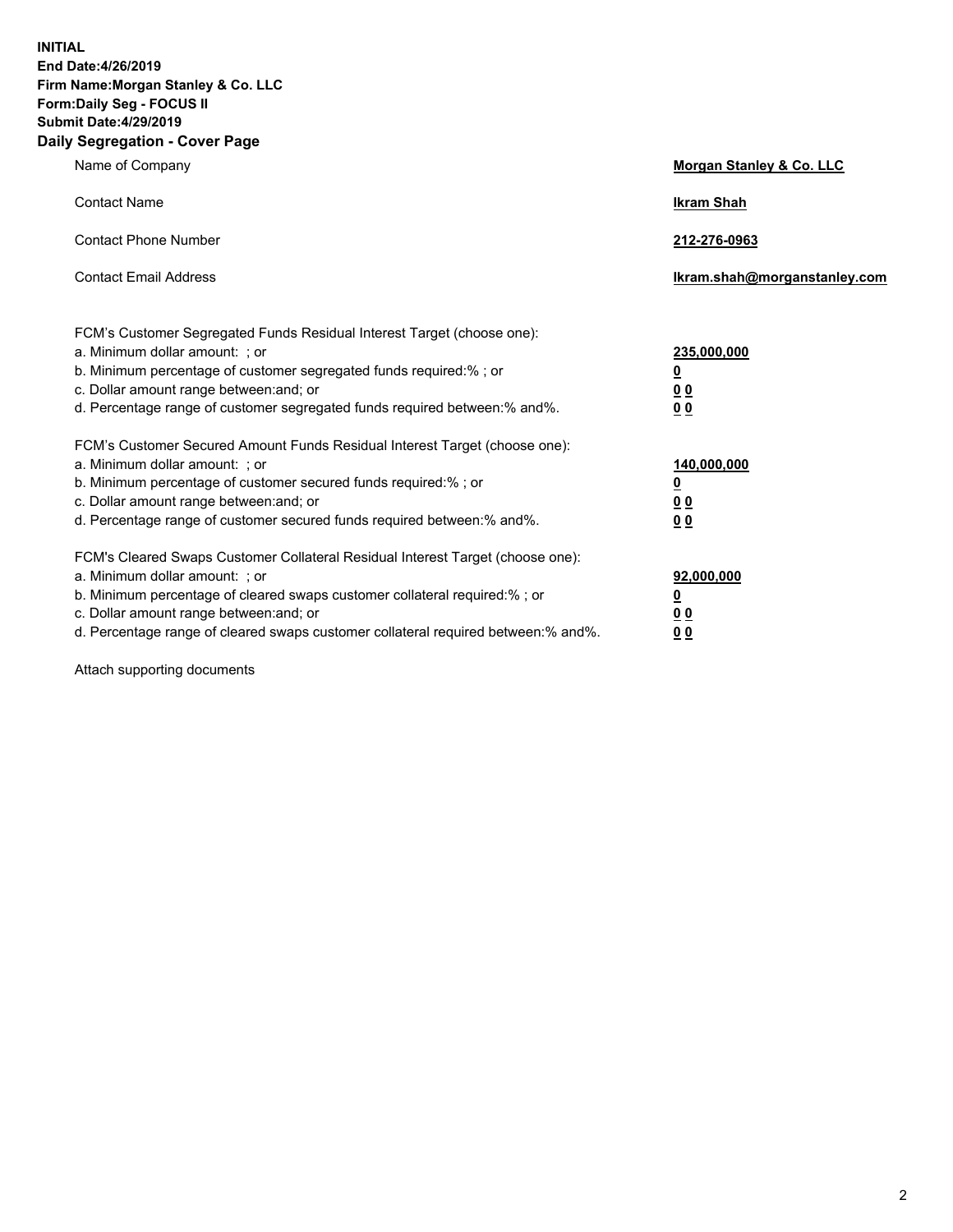## **INITIAL End Date:4/26/2019 Firm Name:Morgan Stanley & Co. LLC Form:Daily Seg - FOCUS II Submit Date:4/29/2019 Daily Segregation - Secured Amounts** Foreign Futures and Foreign Options Secured Amounts Amount required to be set aside pursuant to law, rule or regulation of a foreign government or a rule of a self-regulatory organization authorized thereunder 1. Net ledger balance - Foreign Futures and Foreign Option Trading - All Customers A. Cash **2,828,865,215** [7315] B. Securities (at market) **2,105,289,473** [7317] 2. Net unrealized profit (loss) in open futures contracts traded on a foreign board of trade **324,973,919** [7325] 3. Exchange traded options a. Market value of open option contracts purchased on a foreign board of trade **13,871,485** [7335] b. Market value of open contracts granted (sold) on a foreign board of trade **-9,874,836** [7337] 4. Net equity (deficit) (add lines 1. 2. and 3.) **5,263,125,256** [7345] 5. Account liquidating to a deficit and account with a debit balances - gross amount **60,991,863** [7351] Less: amount offset by customer owned securities **-59,446,456** [7352] **1,545,407** 6. Amount required to be set aside as the secured amount - Net Liquidating Equity Method (add lines 4 and 5) 7. Greater of amount required to be set aside pursuant to foreign jurisdiction (above) or line 6. FUNDS DEPOSITED IN SEPARATE REGULATION 30.7 ACCOUNTS 1. Cash in banks A. Banks located in the United States **306,643,071** [7500] B. Other banks qualified under Regulation 30.7 **792,996,193** [7520] **1,099,639,264** 2. Securities A. In safekeeping with banks located in the United States **222,444,242** [7540] B. In safekeeping with other banks qualified under Regulation 30.7 **0** [7560] **222,444,242** [7570] 3. Equities with registered futures commission merchants A. Cash **7,178,925** [7580] B. Securities **0** [7590] C. Unrealized gain (loss) on open futures contracts **-62,810** [7600] D. Value of long option contracts **0** [7610] E. Value of short option contracts **0** [7615] **7,116,115** [7620] 4. Amounts held by clearing organizations of foreign boards of trade A. Cash **0** [7640] B. Securities **0** [7650] C. Amount due to (from) clearing organization - daily variation **0** [7660] D. Value of long option contracts **0** [7670] E. Value of short option contracts **0** [7675] **0** [7680] 5. Amounts held by members of foreign boards of trade A. Cash **1,914,658,854** [7700]

- 
- C. Unrealized gain (loss) on open futures contracts **325,036,728** [7720]
- D. Value of long option contracts **13,871,485** [7730]
- E. Value of short option contracts **-9,874,836** [7735] **4,126,537,462**
- 6. Amounts with other depositories designated by a foreign board of trade **0** [7760]
- 7. Segregated funds on hand **0** [7765]
- 8. Total funds in separate section 30.7 accounts **5,455,737,083** [7770]
- 9. Excess (deficiency) Set Aside for Secured Amount (subtract line 7 Secured Statement Page 1 from Line 8)
- 10. Management Target Amount for Excess funds in separate section 30.7 accounts **140,000,000** [7780]
- 11. Excess (deficiency) funds in separate 30.7 accounts over (under) Management Target **51,066,420** [7785]

**0** [7305]

[7354] **5,264,670,663** [7355]

**5,264,670,663** [7360]

[7530]

 B. Securities **1,882,845,231** [7710] [7740] **191,066,420** [7380]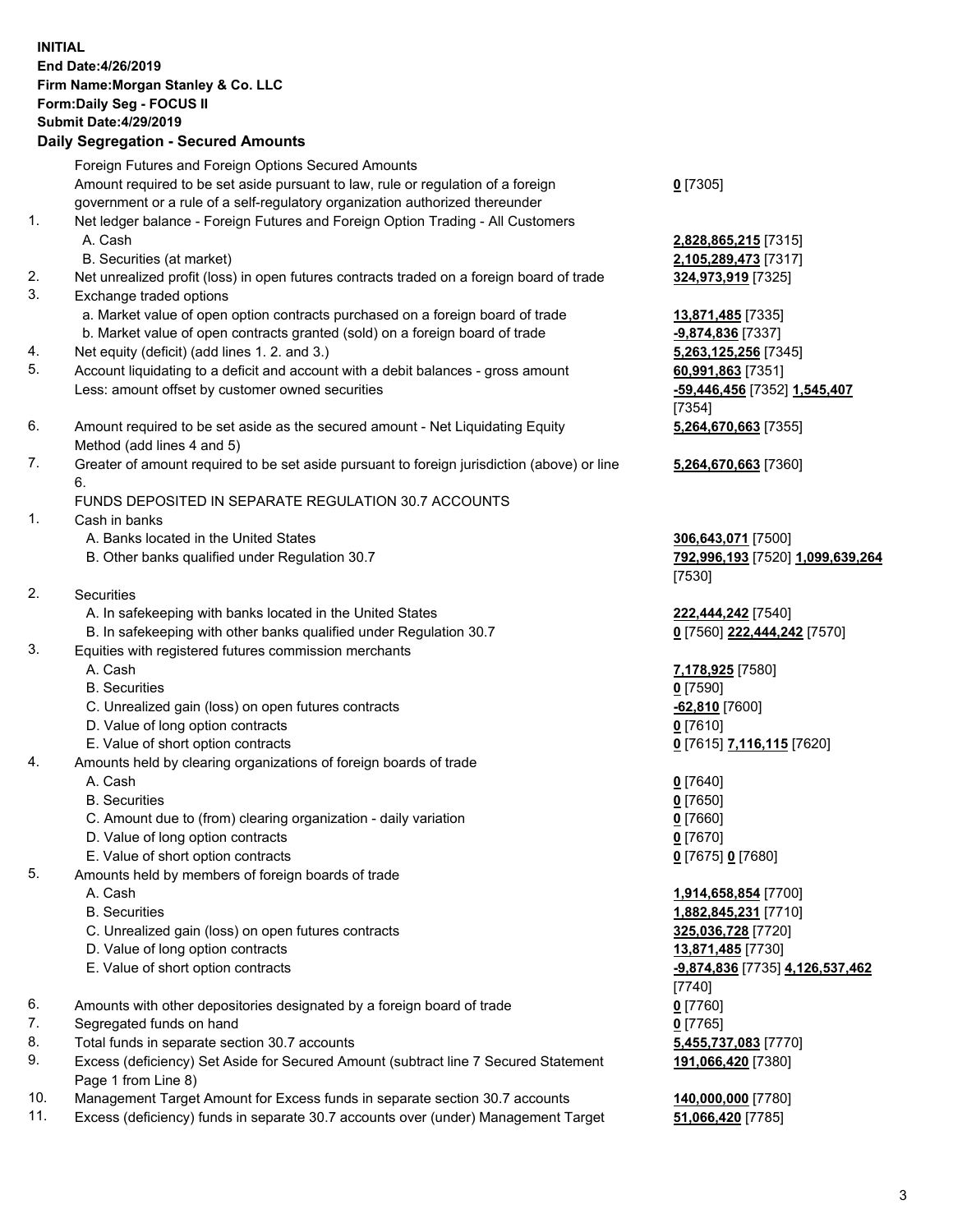**INITIAL End Date:4/26/2019 Firm Name:Morgan Stanley & Co. LLC Form:Daily Seg - FOCUS II Submit Date:4/29/2019 Daily Segregation - Segregation Statement** SEGREGATION REQUIREMENTS(Section 4d(2) of the CEAct) 1. Net ledger balance A. Cash **8,359,851,016** [7010] B. Securities (at market) **6,675,946,315** [7020] 2. Net unrealized profit (loss) in open futures contracts traded on a contract market **2,479,627,994** [7030] 3. Exchange traded options A. Add market value of open option contracts purchased on a contract market **288,410,045** [7032] B. Deduct market value of open option contracts granted (sold) on a contract market **-214,882,077** [7033] 4. Net equity (deficit) (add lines 1, 2 and 3) **17,588,953,293** [7040] 5. Accounts liquidating to a deficit and accounts with debit balances - gross amount **255,302,957** [7045] Less: amount offset by customer securities **-255,008,756** [7047] **294,201** [7050] 6. Amount required to be segregated (add lines 4 and 5) **17,589,247,494** [7060] FUNDS IN SEGREGATED ACCOUNTS 7. Deposited in segregated funds bank accounts A. Cash **4,371,266,746** [7070] B. Securities representing investments of customers' funds (at market) **0** [7080] C. Securities held for particular customers or option customers in lieu of cash (at market) **812,749,117** [7090] 8. Margins on deposit with derivatives clearing organizations of contract markets A. Cash **6,546,769,625** [7100] B. Securities representing investments of customers' funds (at market) **0** [7110] C. Securities held for particular customers or option customers in lieu of cash (at market) **5,863,197,198** [7120] 9. Net settlement from (to) derivatives clearing organizations of contract markets **199,957,105** [7130] 10. Exchange traded options A. Value of open long option contracts **288,410,045** [7132] B. Value of open short option contracts **-214,882,077** [7133] 11. Net equities with other FCMs A. Net liquidating equity **8,873,687** [7140] B. Securities representing investments of customers' funds (at market) **0** [7160] C. Securities held for particular customers or option customers in lieu of cash (at market) **0** [7170] 12. Segregated funds on hand **0** [7150] 13. Total amount in segregation (add lines 7 through 12) **17,876,341,446** [7180] 14. Excess (deficiency) funds in segregation (subtract line 6 from line 13) **287,093,952** [7190] 15. Management Target Amount for Excess funds in segregation **235,000,000** [7194] **52,093,952** [7198]

16. Excess (deficiency) funds in segregation over (under) Management Target Amount Excess